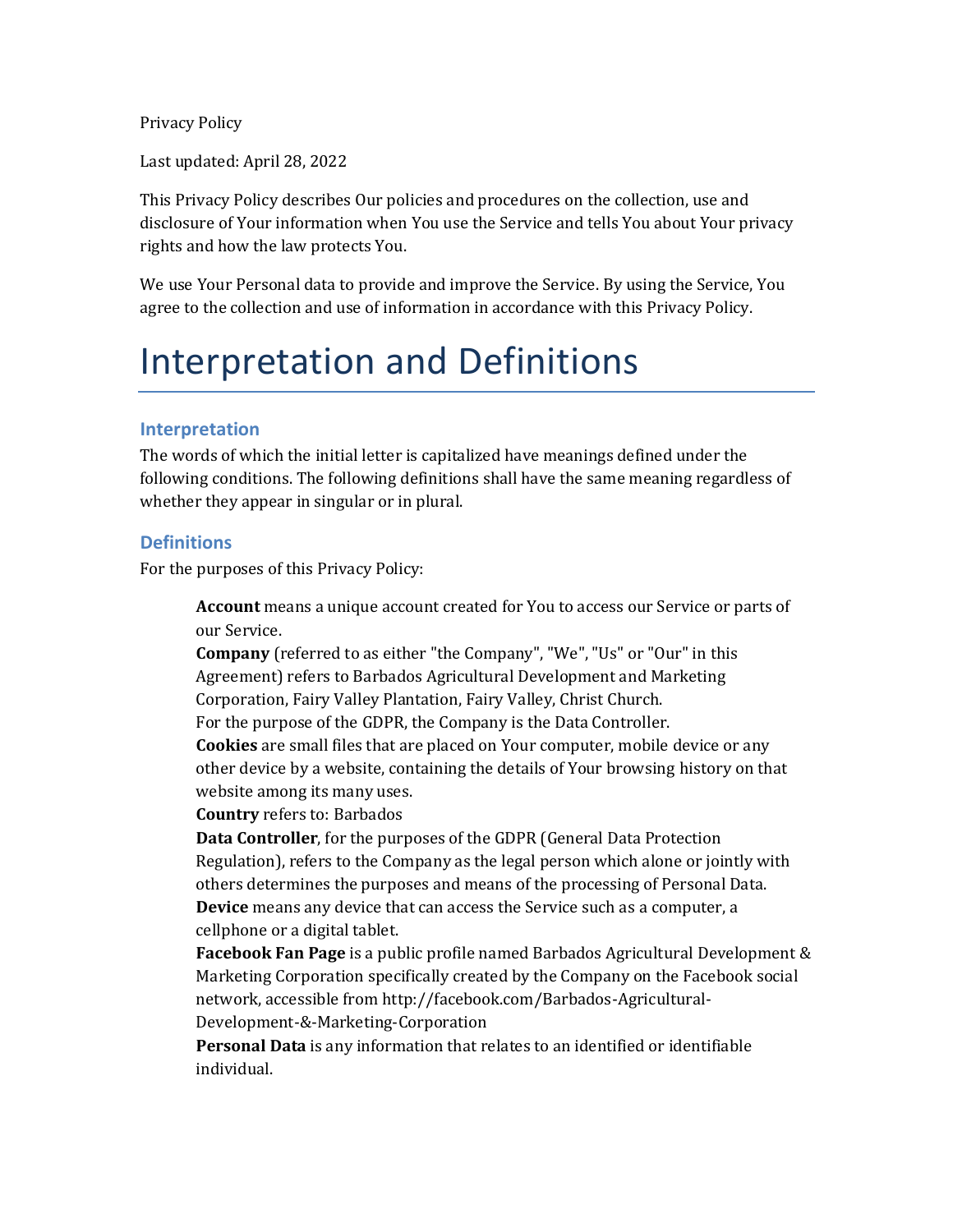For the purposes of GDPR, Personal Data means any information relating to You such as a name, an identification number, location data, online identifier or to one or more factors specific to the physical, physiological, genetic, mental, economic, cultural or social identity.

**Service** refers to the Website.

**Service Provider** means any natural or legal person who processes the data on behalf of the Company. It refers to third-party companies or individuals employed by the Company to facilitate the Service, to provide the Service on behalf of the Company, to perform services related to the Service or to assist the Company in analyzing how the Service is used. For the purpose of the GDPR, Service Providers are considered Data Processors.

**Usage Data** refers to data collected automatically, either generated by the use of the Service or from the Service infrastructure itself (for example, the duration of a page visit).

**Website** refers to BADMC, accessible fro[m www.badmc.org](www.badmc.org)

**You** means the individual accessing or using the Service, or the company, or other legal entity on behalf of which such individual is accessing or using the Service, as applicable.

Under GDPR (General Data Protection Regulation), You can be referred to as the Data Subject or as the User as you are the individual using the Service.

# Collecting and Using Your Personal Data

### **Types of Data Collected**

#### **Personal Data**

While using Our Service, We may ask You to provide Us with certain personally identifiable information that can be used to contact or identify You. Personally identifiable information may include, but is not limited to:

Email address First name and last name Phone number Address, State, Province, ZIP/Postal code, City Usage Data

#### **Usage Data**

Usage Data is collected automatically when using the Service.

Usage Data may include information such as Your Device's Internet Protocol address (e.g. IP address), browser type, browser version, the pages of our Service that You visit, the time and date of Your visit, the time spent on those pages, unique device identifiers and other diagnostic data.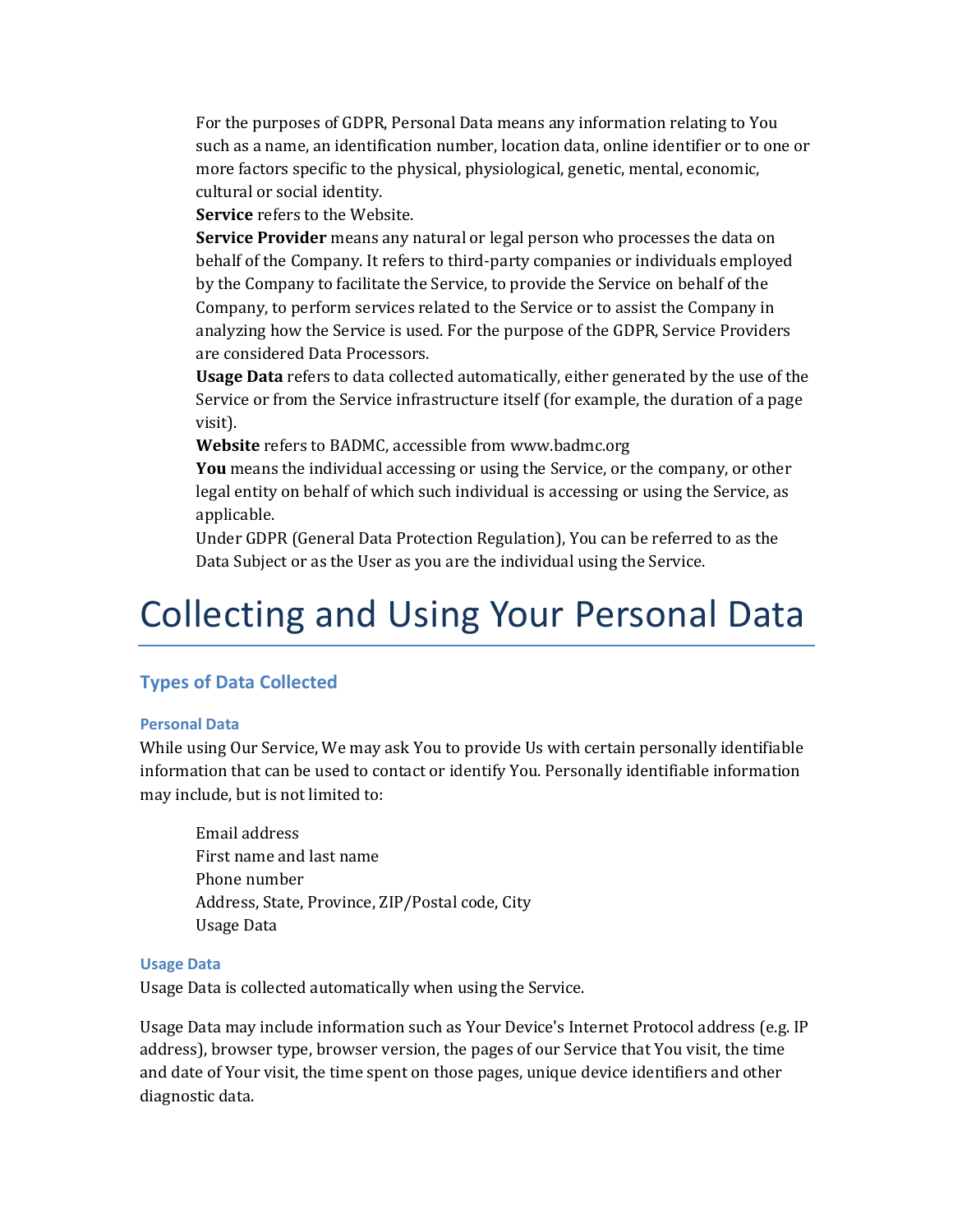When You access the Service by or through a mobile device, We may collect certain information automatically, including, but not limited to, the type of mobile device You use, Your mobile device unique ID, the IP address of Your mobile device, Your mobile operating system, the type of mobile Internet browser You use, unique device identifiers and other diagnostic data.

We may also collect information that Your browser sends whenever You visit our Service or when You access the Service by or through a mobile device.

#### **Tracking Technologies and Cookies**

We use Cookies and similar tracking technologies to track the activity on Our Service and store certain information. Tracking technologies used are beacons, tags, and scripts to collect and track information and to improve and analyze Our Service. The technologies We use may include:

- **Cookies or Browser Cookies.** A cookie is a small file placed on Your Device. You can instruct Your browser to refuse all Cookies or to indicate when a Cookie is being sent. However, if You do not accept Cookies, You may not be able to use some parts of our Service. Unless you have adjusted Your browser setting so that it will refuse Cookies, our Service may use Cookies.
- **Flash Cookies.** Certain features of our Service may use local stored objects (or Flash Cookies) to collect and store information about Your preferences or Your activity on our Service. Flash Cookies are not managed by the same browser settings as those used for Browser Cookies. For more information on how You can delete Flash Cookies, please read "Where can I change the settings for disabling, or deleting local shared objects?" available at [https://helpx.adobe.com/flash-player/kb/disable-local-shared-objects](https://helpx.adobe.com/flash-player/kb/disable-local-shared-objects-flash.html#main_Where_can_I_change_the_settings_for_disabling__or_deleting_local_shared_objects_)[flash.html#main\\_Where\\_can\\_I\\_change\\_the\\_settings\\_for\\_disabling\\_\\_or\\_deleting\\_local\\_sha](https://helpx.adobe.com/flash-player/kb/disable-local-shared-objects-flash.html#main_Where_can_I_change_the_settings_for_disabling__or_deleting_local_shared_objects_) [red\\_objects\\_](https://helpx.adobe.com/flash-player/kb/disable-local-shared-objects-flash.html#main_Where_can_I_change_the_settings_for_disabling__or_deleting_local_shared_objects_)
- **Web Beacons.** Certain sections of our Service and our emails may contain small electronic files known as web beacons (also referred to as clear gifs, pixel tags, and single-pixel gifs) that permit the Company, for example, to count users who have visited those pages or opened an email and for other related website statistics (for example, recording the popularity of a certain section and verifying system and server integrity).

Cookies can be "Persistent" or "Session" Cookies. Persistent Cookies remain on Your personal computer or mobile device when You go offline, while Session Cookies are deleted as soon as You close Your web browser. You can learn more about cookies here[: Cookies by](https://www.termsfeed.com/privacy-policy-generator/#faq-8)  [TermsFeed Generator.](https://www.termsfeed.com/privacy-policy-generator/#faq-8)

We use both Session and Persistent Cookies for the purposes set out below:

**Necessary / Essential Cookies** Type: Session Cookies Administered by: Us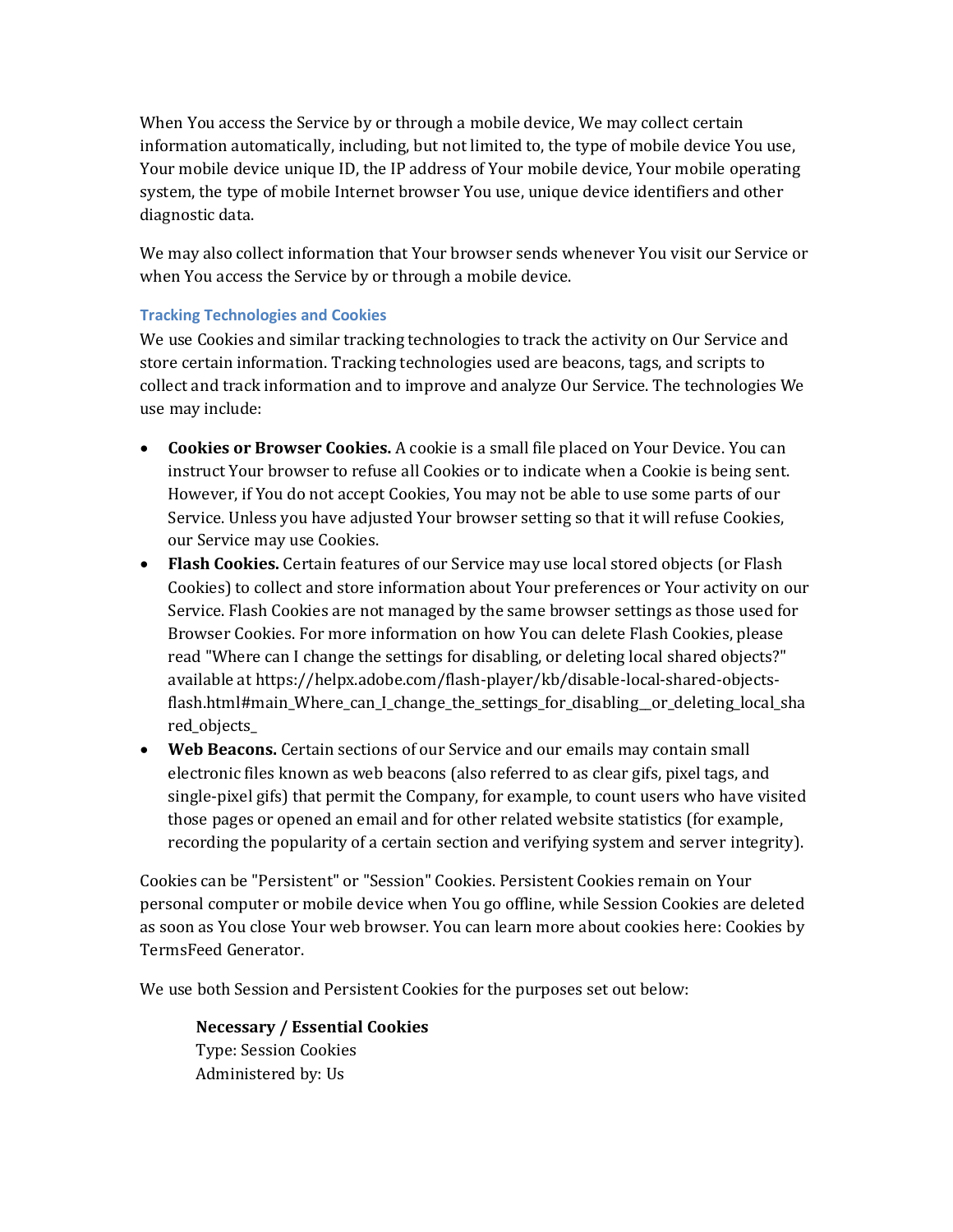Purpose: These Cookies are essential to provide You with services available through the Website and to enable You to use some of its features. They help to authenticate users and prevent fraudulent use of user accounts. Without these Cookies, the services that You have asked for cannot be provided, and We only use these Cookies to provide You with those services.

#### **Cookies Policy / Notice Acceptance Cookies**

Type: Persistent Cookies

Administered by: Us

Purpose: These Cookies identify if users have accepted the use of cookies on the Website.

#### **Functionality Cookies**

Type: Persistent Cookies

Administered by: Us

Purpose: These Cookies allow us to remember choices You make when You use the Website, such as remembering your login details or language preference. The purpose of these Cookies is to provide You with a more personal experience and to avoid You having to re-enter your preferences every time You use the Website.

For more information about the cookies we use and your choices regarding cookies, please visit our Cookies Policy or the Cookies section of our Privacy Policy.

#### **Use of Your Personal Data**

The Company may use Personal Data for the following purposes:

**To provide and maintain our Service**, including to monitor the usage of our Service.

**To manage Your Account:** to manage Your registration as a user of the Service. The Personal Data You provide can give You access to different functionalities of the Service that are available to You as a registered user.

**For the performance of a contract:** the development, compliance and undertaking of the purchase contract for the products, items or services You have purchased or of any other contract with Us through the Service.

**To contact You:** To contact You by email, telephone calls, SMS, or other equivalent forms of electronic communication, such as a mobile application's push notifications regarding updates or informative communications related to the functionalities, products or contracted services, including the security updates, when necessary or reasonable for their implementation.

**To provide You** with news, special offers and general information about other goods, services and events which we offer that are similar to those that you have already purchased or enquired about unless You have opted not to receive such information.

**To manage Your requests:** To attend and manage Your requests to Us. **For business transfers:** We may use Your information to evaluate or conduct a merger, divestiture, restructuring, reorganization, dissolution, or other sale or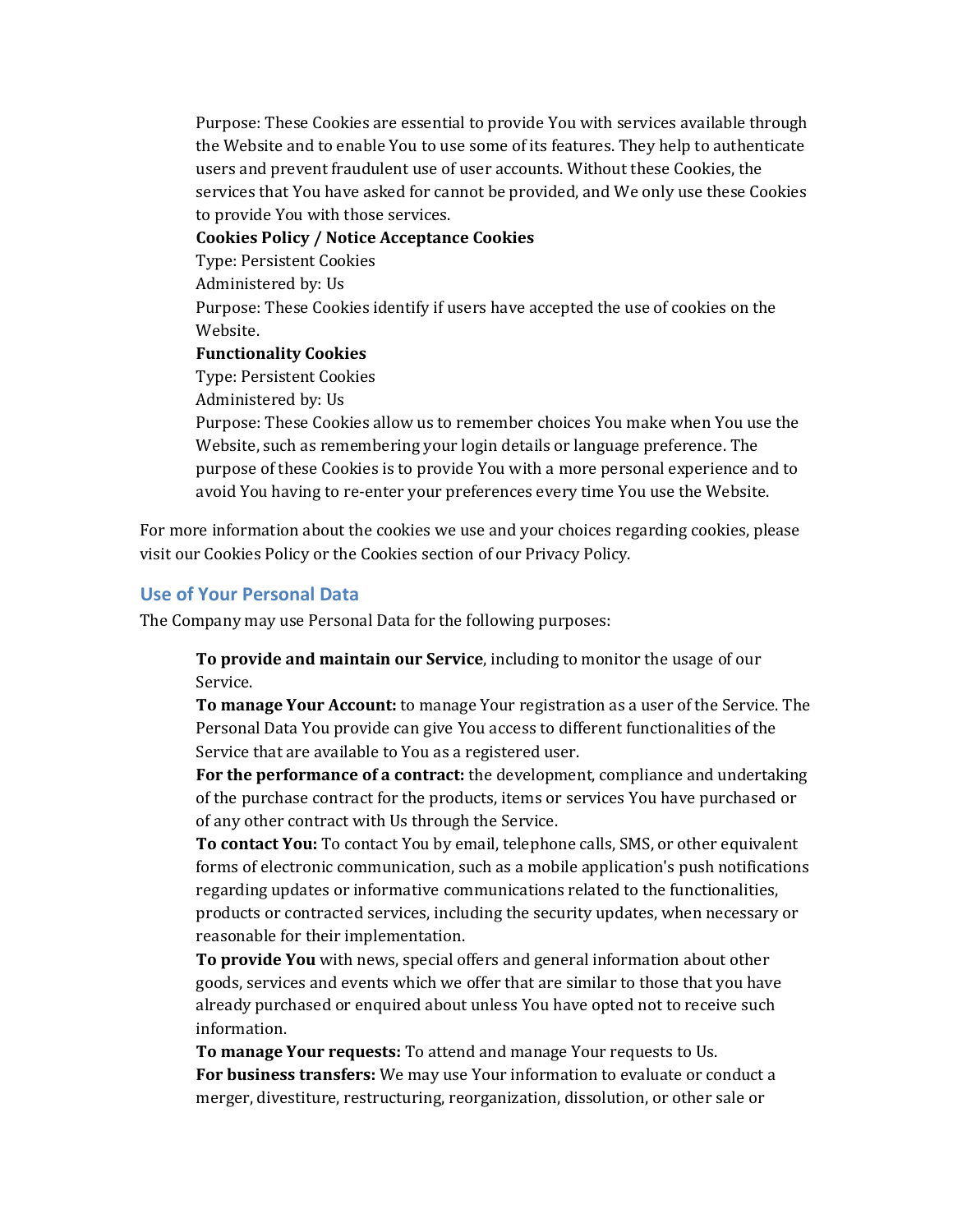transfer of some or all of Our assets, whether as a going concern or as part of bankruptcy, liquidation, or similar proceeding, in which Personal Data held by Us about our Service users is among the assets transferred.

**For other purposes**: We may use Your information for other purposes, such as data analysis, identifying usage trends, determining the effectiveness of our promotional campaigns and to evaluate and improve our Service, products, services, marketing and your experience.

We may share Your personal information in the following situations:

- **With Service Providers:** We may share Your personal information with Service Providers to monitor and analyze the use of our Service, for payment processing, to contact You.
- **For business transfers:** We may share or transfer Your personal information in connection with, or during negotiations of, any merger, sale of Company assets, financing, or acquisition of all or a portion of Our business to another company.
- **With Affiliates:** We may share Your information with Our affiliates, in which case we will require those affiliates to honor this Privacy Policy. Affiliates include Our parent company and any other subsidiaries, joint venture partners or other companies that We control or that are under common control with Us.
- **With business partners:** We may share Your information with Our business partners to offer You certain products, services or promotions.
- **With other users:** when You share personal information or otherwise interact in the public areas with other users, such information may be viewed by all users and may be publicly distributed outside.
- **With Your consent**: We may disclose Your personal information for any other purpose with Your consent.

## **Retention of Your Personal Data**

The Company will retain Your Personal Data only for as long as is necessary for the purposes set out in this Privacy Policy. We will retain and use Your Personal Data to the extent necessary to comply with our legal obligations (for example, if we are required to retain your data to comply with applicable laws), resolve disputes, and enforce our legal agreements and policies.

The Company will also retain Usage Data for internal analysis purposes. Usage Data is generally retained for a shorter period of time, except when this data is used to strengthen the security or to improve the functionality of Our Service, or We are legally obligated to retain this data for longer time periods.

## **Transfer of Your Personal Data**

Your information, including Personal Data, is processed at the Company's operating offices and in any other places where the parties involved in the processing are located. It means that this information may be transferred to — and maintained on — computers located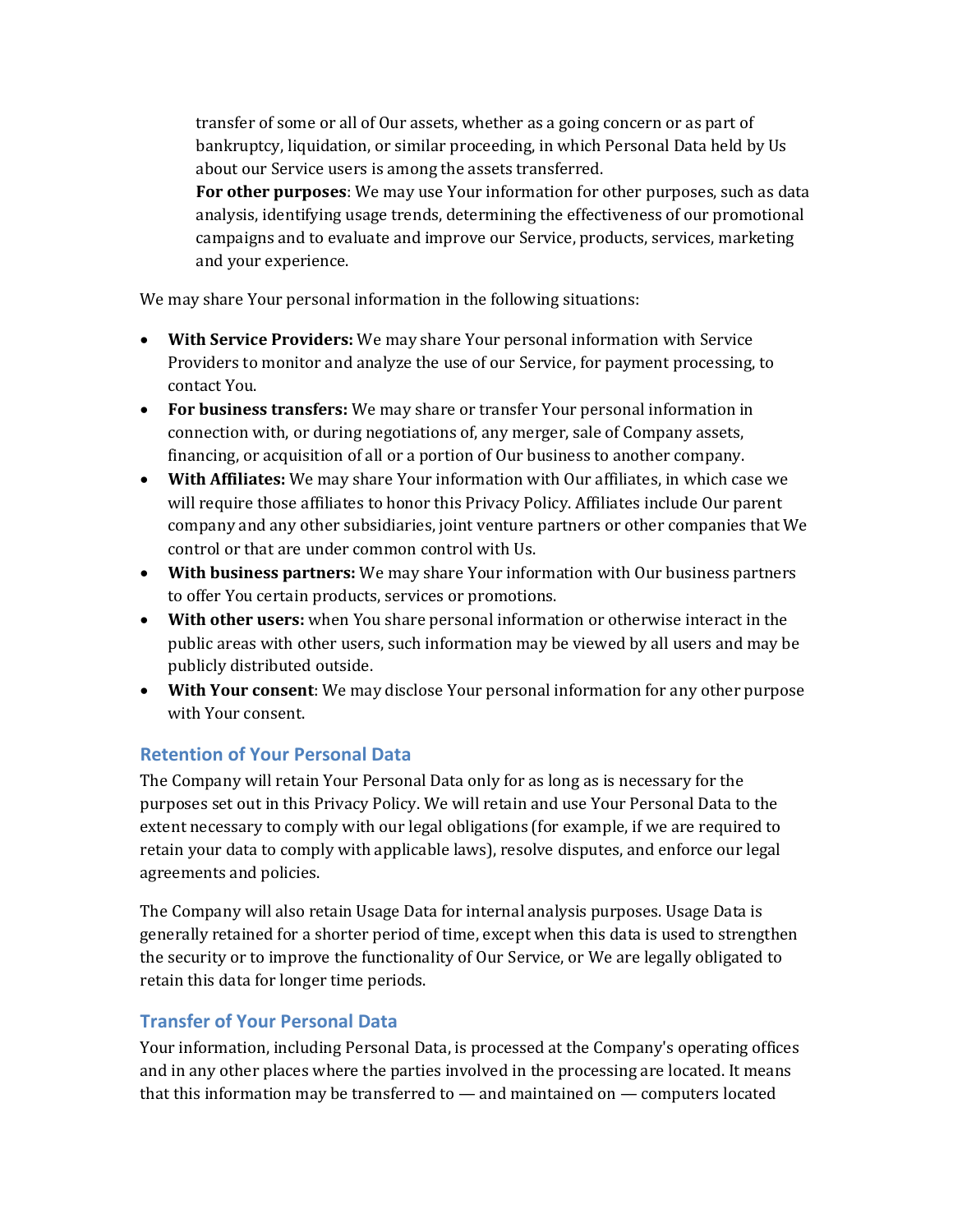outside of Your state, province, country or other governmental jurisdiction where the data protection laws may differ than those from Your jurisdiction.

Your consent to this Privacy Policy followed by Your submission of such information represents Your agreement to that transfer.

The Company will take all steps reasonably necessary to ensure that Your data is treated securely and in accordance with this Privacy Policy and no transfer of Your Personal Data will take place to an organization or a country unless there are adequate controls in place including the security of Your data and other personal information.

## **Disclosure of Your Personal Data**

#### **Business Transactions**

If the Company is involved in a merger, acquisition or asset sale, Your Personal Data may be transferred. We will provide notice before Your Personal Data is transferred and becomes subject to a different Privacy Policy.

#### **Law enforcement**

Under certain circumstances, the Company may be required to disclose Your Personal Data if required to do so by law or in response to valid requests by public authorities (e.g. a court or a government agency).

#### **Other legal requirements**

The Company may disclose Your Personal Data in the good faith belief that such action is necessary to:

- Comply with a legal obligation
- Protect and defend the rights or property of the Company
- Prevent or investigate possible wrongdoing in connection with the Service
- Protect the personal safety of Users of the Service or the public
- Protect against legal liability

## **Security of Your Personal Data**

The security of Your Personal Data is important to Us, but remember that no method of transmission over the Internet, or method of electronic storage is 100% secure. While We strive to use commercially acceptable means to protect Your Personal Data, We cannot guarantee its absolute security.

# Detailed Information on the Processing of Your Personal Data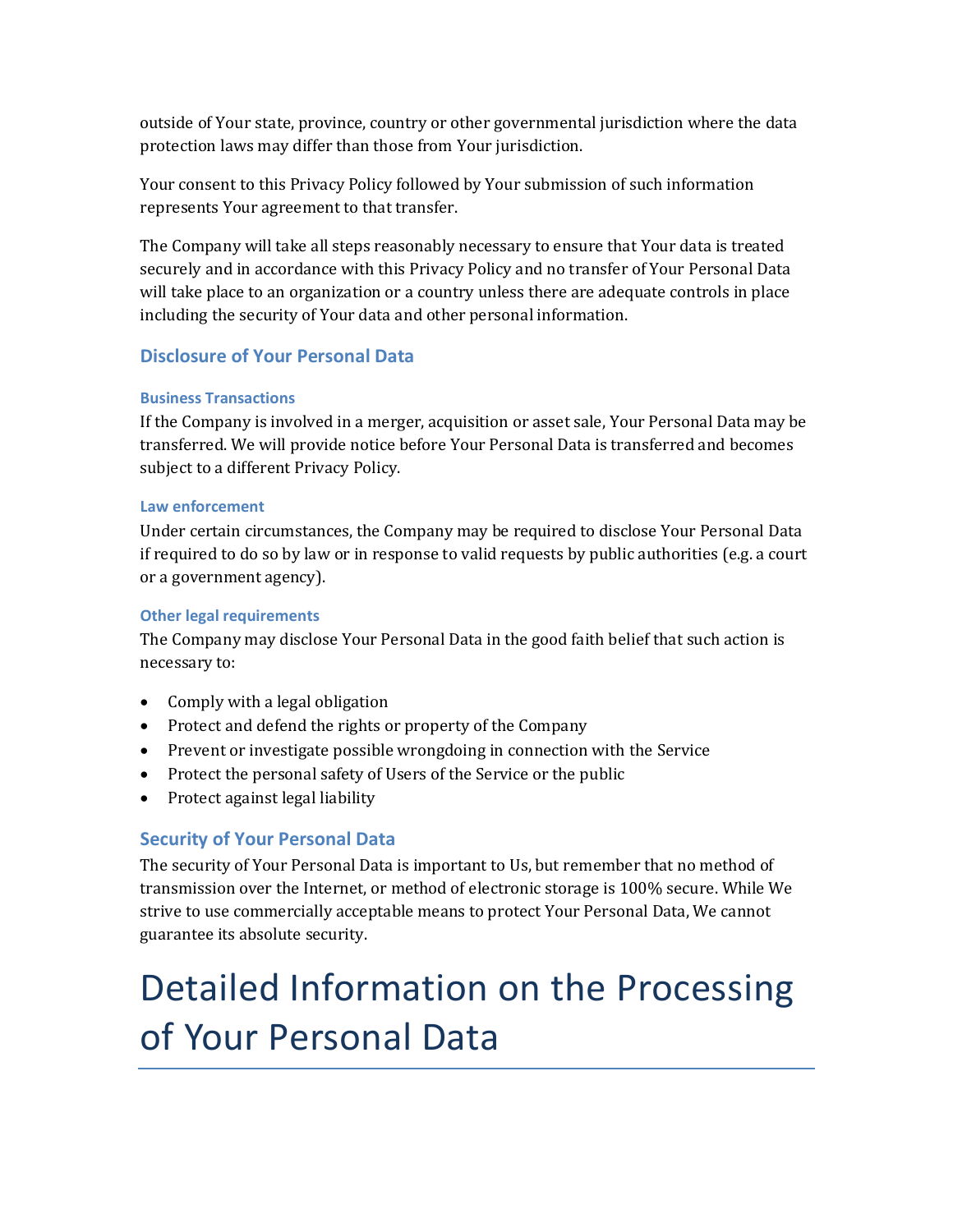The Service Providers We use may have access to Your Personal Data. These third-party vendors collect, store, use, process and transfer information about Your activity on Our Service in accordance with their Privacy Policies.

### **Payments**

We may provide paid products and/or services within the Service. In that case, we may use third-party services for payment processing (e.g. payment processors).

We will not store or collect Your payment card details. That information is provided directly to Our third-party payment processors whose use of Your personal information is governed by their Privacy Policy. These payment processors adhere to the standards set by PCI-DSS as managed by the PCI Security Standards Council, which is a joint effort of brands like Visa, Mastercard, American Express and Discover. PCI-DSS requirements help ensure the secure handling of payment information.

#### **First Atlantic Commerce (FAC)**

Their Privacy Policy can be viewed at [https://firstatlanticcommerce.com/legal](https://firstatlanticcommerce.com/legal-notices/)[notices/](https://firstatlanticcommerce.com/legal-notices/)

## GDPR Privacy

### **Legal Basis for Processing Personal Data under GDPR**

We may process Personal Data under the following conditions:

- **Consent:** You have given Your consent for processing Personal Data for one or more specific purposes.
- **Performance of a contract:** Provision of Personal Data is necessary for the performance of an agreement with You and/or for any pre-contractual obligations thereof.
- **Legal obligations:** Processing Personal Data is necessary for compliance with a legal obligation to which the Company is subject.
- **Vital interests:** Processing Personal Data is necessary in order to protect Your vital interests or of another natural person.
- **Public interests:** Processing Personal Data is related to a task that is carried out in the public interest or in the exercise of official authority vested in the Company.
- **Legitimate interests:** Processing Personal Data is necessary for the purposes of the legitimate interests pursued by the Company.

In any case, the Company will gladly help to clarify the specific legal basis that applies to the processing, and in particular whether the provision of Personal Data is a statutory or contractual requirement, or a requirement necessary to enter into a contract.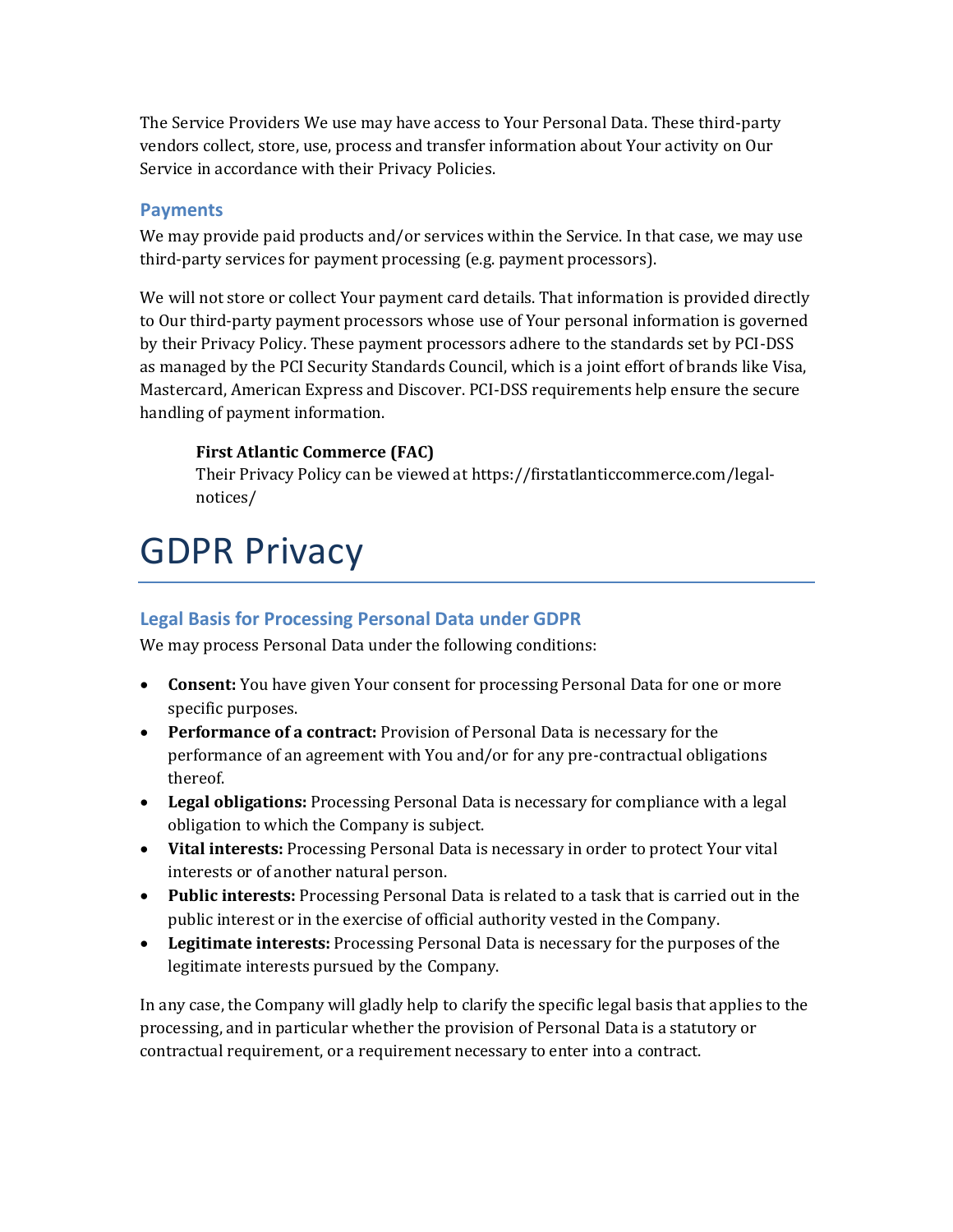## **Your Rights under the GDPR**

The Company undertakes to respect the confidentiality of Your Personal Data and to guarantee You can exercise Your rights.

You have the right under this Privacy Policy, and by law if You are within the EU, to:

- **Request access to Your Personal Data.** The right to access, update or delete the information We have on You. Whenever made possible, you can access, update or request deletion of Your Personal Data directly within Your account settings section. If you are unable to perform these actions yourself, please contact Us to assist You. This also enables You to receive a copy of the Personal Data We hold about You.
- **Request correction of the Personal Data that We hold about You.** You have the right to have any incomplete or inaccurate information We hold about You corrected.
- **Object to processing of Your Personal Data.** This right exists where We are relying on a legitimate interest as the legal basis for Our processing and there is something about Your particular situation, which makes You want to object to our processing of Your Personal Data on this ground. You also have the right to object where We are processing Your Personal Data for direct marketing purposes.
- **Request erasure of Your Personal Data.** You have the right to ask Us to delete or remove Personal Data when there is no good reason for Us to continue processing it.
- **Request the transfer of Your Personal Data.** We will provide to You, or to a thirdparty You have chosen, Your Personal Data in a structured, commonly used, machinereadable format. Please note that this right only applies to automated information which You initially provided consent for Us to use or where We used the information to perform a contract with You.
- **Withdraw Your consent.** You have the right to withdraw Your consent on using your Personal Data. If You withdraw Your consent, We may not be able to provide You with access to certain specific functionalities of the Service.

## **Exercising of Your GDPR Data Protection Rights**

You may exercise Your rights of access, rectification, cancellation and opposition by contacting Us. Please note that we may ask You to verify Your identity before responding to such requests. If You make a request, We will try our best to respond to You as soon as possible.

You have the right to complain to a Data Protection Authority about Our collection and use of Your Personal Data. For more information, if You are in the European Economic Area (EEA), please contact Your local data protection authority in the EEA.

# Facebook Fan Page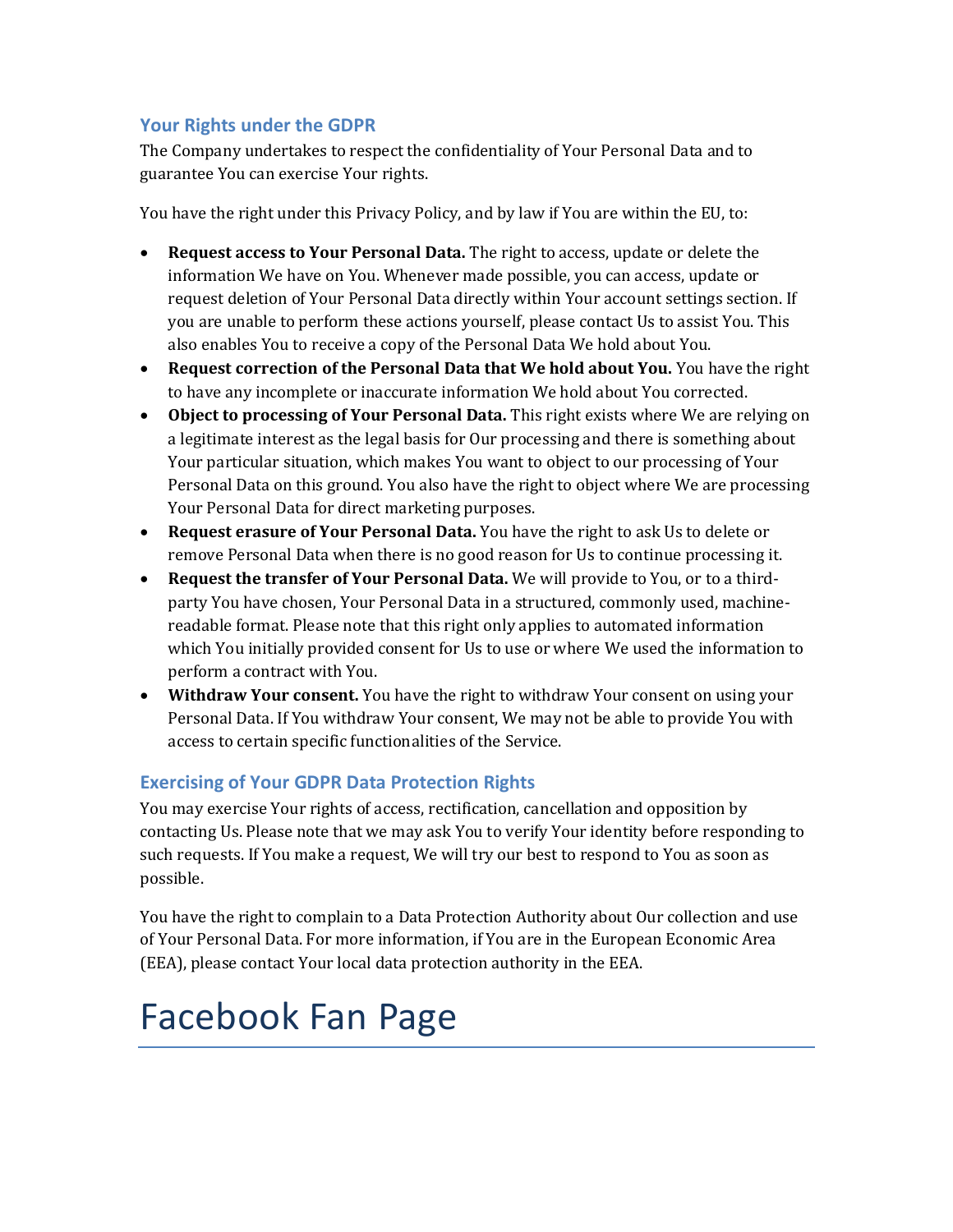## **Data Controller for the Facebook Fan Page**

The Company is the Data Controller of Your Personal Data collected while using the Service. As operator of the Facebook Fan Page [http://facebook.com/Barbados-Agricultural-](http://facebook.com/Barbados-Agricultural-Development-&-Marketing-Corporation)[Development-&-Marketing-Corporation,](http://facebook.com/Barbados-Agricultural-Development-&-Marketing-Corporation) the Company and the operator of the social network Facebook are Joint Controllers.

The Company has entered into agreements with Facebook that define the terms for use of the Facebook Fan Page, among other things. These terms are mostly based on the Facebook Terms of Service:<https://www.facebook.com/terms.php>

Visit the Facebook Privacy Policy<https://www.facebook.com/policy.php> for more information about how Facebook manages Personal data or contact Facebook online, or by mail: Facebook, Inc. ATTN, Privacy Operations, 1601 Willow Road, Menlo Park, CA 94025, United States.

## **Facebook Insights**

We use the Facebook Insights function in connection with the operation of the Facebook Fan Page and on the basis of the GDPR, in order to obtain anonymized statistical data about Our users.

For this purpose, Facebook places a Cookie on the device of the user visiting Our Facebook Fan Page. Each Cookie contains a unique identifier code and remains active for a period of two years, except when it is deleted before the end of this period.

Facebook receives, records and processes the information stored in the Cookie, especially when the user visits the Facebook services, services that are provided by other members of the Facebook Fan Page and services by other companies that use Facebook services.

For more information on the privacy practices of Facebook, please visit Facebook Privacy Policy here[: https://www.facebook.com/privacy/explanation](https://www.facebook.com/privacy/explanation)

# Children's Privacy

Our Service does not address anyone under the age of 13. We do not knowingly collect personally identifiable information from anyone under the age of 13. If You are a parent or guardian and You are aware that Your child has provided Us with Personal Data, please contact Us. If We become aware that We have collected Personal Data from anyone under the age of 13 without verification of parental consent, We take steps to remove that information from Our servers.

If We need to rely on consent as a legal basis for processing Your information and Your country requires consent from a parent, We may require Your parent's consent before We collect and use that information.